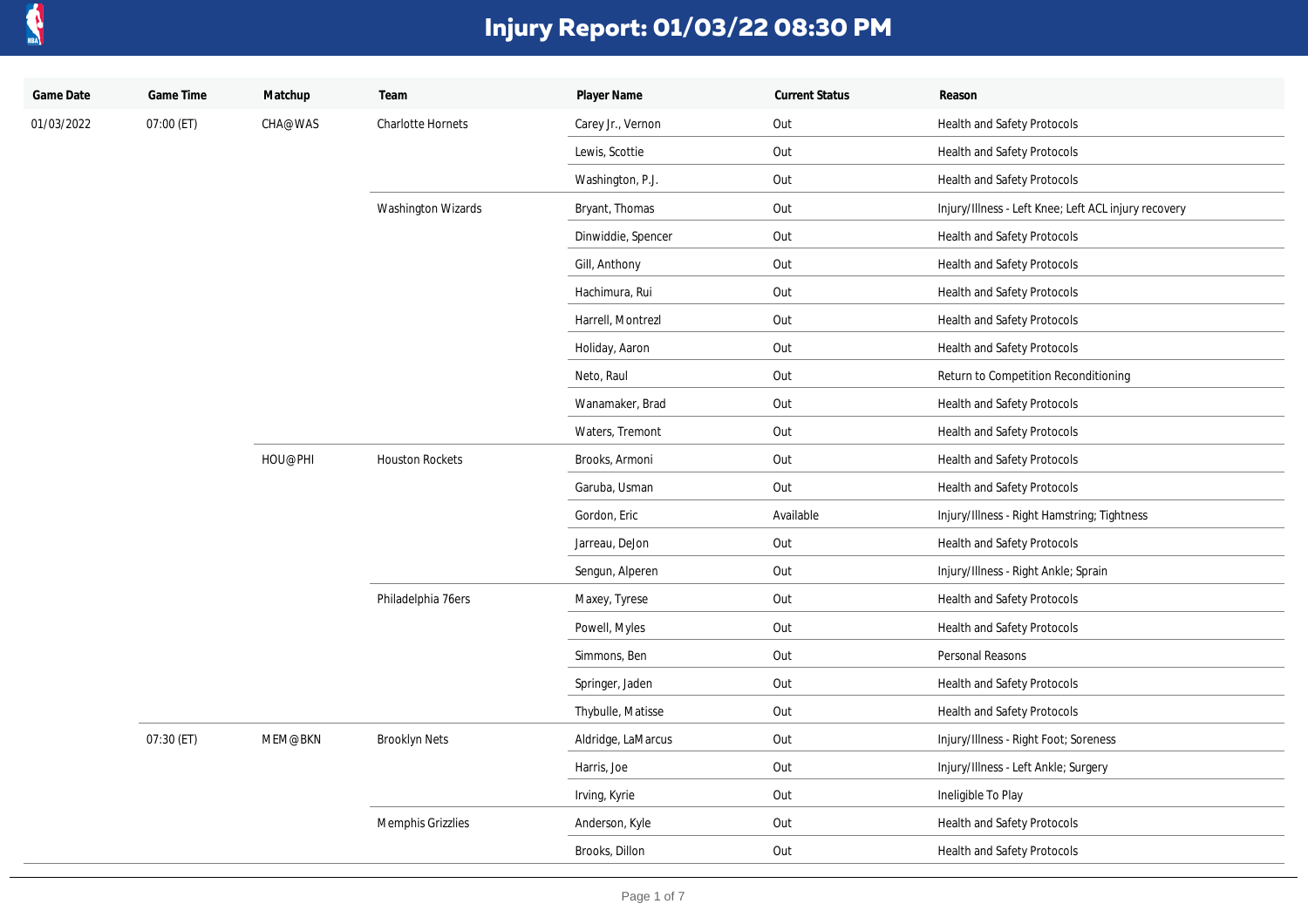

| Game Date | Game Time  | Matchup | Team                   | Player Name             | <b>Current Status</b> | Reason                                  |
|-----------|------------|---------|------------------------|-------------------------|-----------------------|-----------------------------------------|
|           |            |         |                        | Buchanan, Shaq          | Out                   | Health and Safety Protocols             |
|           |            |         |                        | Konchar, John           | Out                   | Health and Safety Protocols             |
|           |            |         |                        | Melton, De'Anthony      | Out                   | Health and Safety Protocols             |
|           |            |         |                        | Tillman, Xavier         | Out                   | Health and Safety Protocols             |
|           |            |         |                        | Williams, Ziaire        | Out                   | Injury/Illness - Left Ankle; Sprain     |
|           | 08:00 (ET) | DET@MIL | <b>Detroit Pistons</b> | Grant, Jerami           | Out                   | Injury/Illness - Right Thumb; Sprain    |
|           |            |         |                        | Jackson, Frank          | Out                   | Injury/Illness - Right Ankle; Sprain    |
|           |            |         |                        | Joseph, Cory            | Out                   | Health and Safety Protocols             |
|           |            |         |                        | Livers, Isaiah          | Out                   | Injury/Illness - Right Foot; Soreness   |
|           |            |         |                        | Olynyk, Kelly           | Out                   | Injury/Illness - Left Knee; Sprain      |
|           |            |         |                        | Palmer, Trayvon         | Out                   | G League - On Assignment                |
|           |            |         |                        | Pickett, Jamorko        | Out                   | G League - Two-Way                      |
|           |            |         |                        | Sirvydis, Deividas      | Out                   | G League - On Assignment                |
|           |            |         |                        | Smith, Chris            | Out                   | G League - Two-Way                      |
|           |            |         |                        | Stanley, Cassius        | Out                   | G League - On Assignment                |
|           |            |         |                        | Stewart, Isaiah         | Out                   | Health and Safety Protocols             |
|           |            |         |                        | Walton Jr., Derrick     | Out                   | Not With Team                           |
|           |            |         | Milwaukee Bucks        | Antetokounmpo, Thanasis | Out                   | Health and Safety Protocols             |
|           |            |         |                        | DiVincenzo, Donte       | Out                   | Injury/Illness - Left Ankle; Sprain     |
|           |            |         |                        | Lopez, Brook            | Out                   | Injury/Illness - Back; Surgery          |
|           |            |         |                        | Middleton, Khris        | Questionable          | Personal Reasons                        |
|           |            |         |                        | Nwora, Jordan           | Out                   | Health and Safety Protocols             |
|           |            |         |                        | Ojeleye, Semi           | Out                   | Health and Safety Protocols             |
|           |            | ORL@CHI | Chicago Bulls          | Bradley, Tony           | Out                   | Return to Competition Reconditioning    |
|           |            |         |                        | Caruso, Alex            | Out                   | Injury/Illness - Left Midfoot; Sprain   |
|           |            |         |                        | Cook, Tyler             | Out                   | Injury/Illness - Left Ankle; Sprain     |
|           |            |         |                        | Green, Javonte          | Out                   | Injury/Illness - Right Adductor; Strain |
|           |            |         |                        |                         |                       |                                         |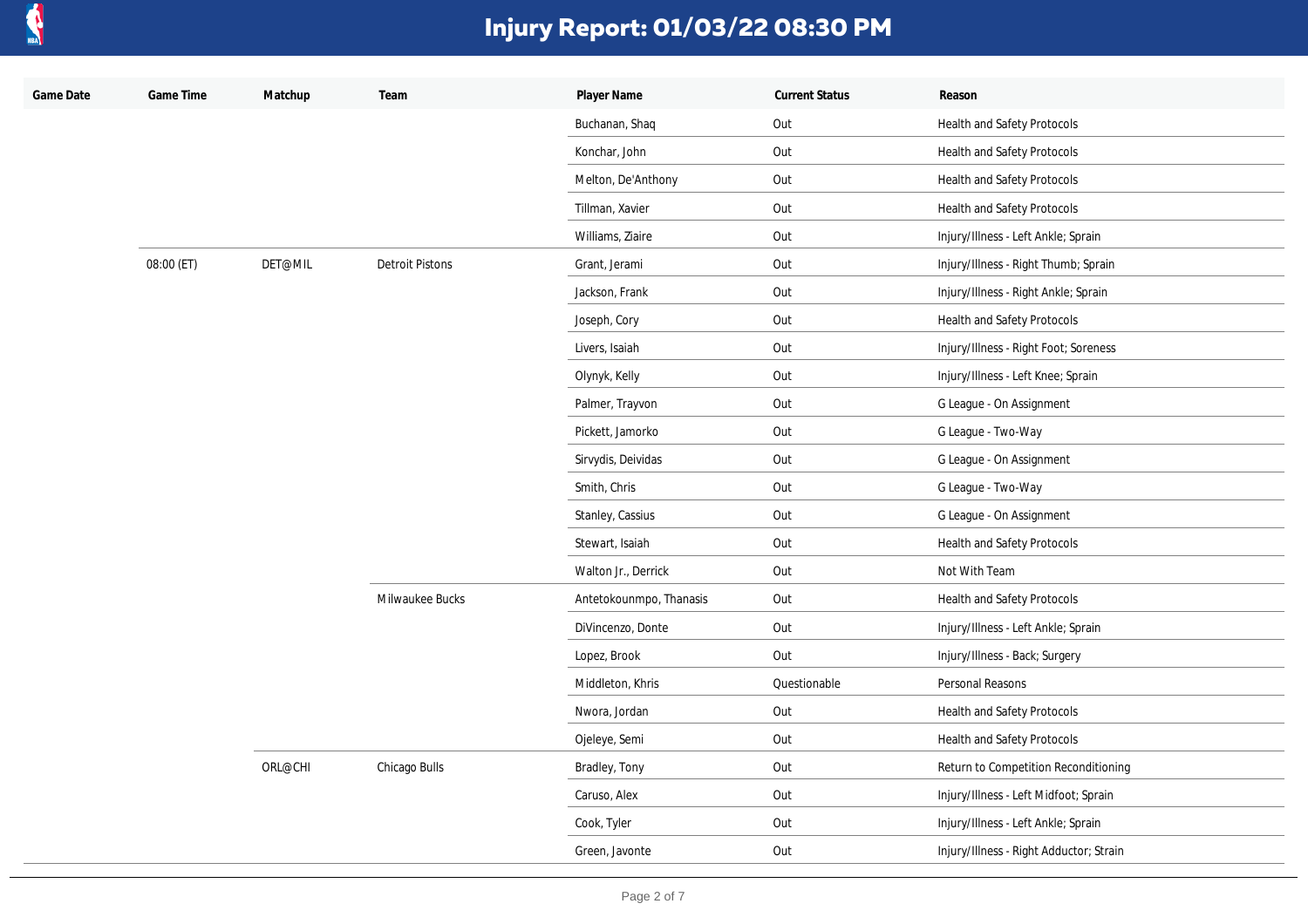

| Game Date | Game Time  | Matchup | Team                    | Player Name              | <b>Current Status</b> | Reason                                                                    |
|-----------|------------|---------|-------------------------|--------------------------|-----------------------|---------------------------------------------------------------------------|
|           |            |         |                         | Simonovic, Marko         | Out                   | Health and Safety Protocols                                               |
|           |            |         |                         | Williams, Patrick        | Out                   | Injury/Illness - Left Wrist; Ligament Tear                                |
|           |            |         | Orlando Magic           | Anthony, Cole            | Out                   | Injury/Illness - Right Ankle; Sprain                                      |
|           |            |         |                         | Carter-Williams, Michael | Out                   | Injury/Illness - Left Ankle; Injury Recovery                              |
|           |            |         |                         | Fultz, Markelle          | Out                   | Injury/Illness - Left Knee; Injury Recovery; Health & Safety<br>Protocols |
|           |            |         |                         | Isaac, Jonathan          | Out                   | Injury/Illness - Left Knee; Injury Recovery                               |
|           |            |         |                         | Lopez, Robin             | Out                   | Health and Safety Protocols                                               |
|           |            |         |                         | Moore, E'Twaun           | Out                   | Injury/Illness - Left Knee; Sprain                                        |
|           |            |         |                         | Okeke, Chuma             | Out                   | Return to Competition Reconditioning                                      |
|           |            |         |                         | Suggs, Jalen             | Out                   | Injury/Illness - Right Thumb; Fracture                                    |
|           |            |         |                         | Wagner, Moritz           | Out                   | Injury/Illness - N/A; Illness Non-Covid                                   |
|           |            | UTA@NOP | New Orleans Pelicans    | Ingram, Brandon          | Available             | Injury/Illness - Left Achilles; Soreness                                  |
|           |            |         |                         | Lewis Jr., Kira          | Out                   | Injury/Illness - Right Knee ACL/MCL; Sprain                               |
|           |            |         |                         | Louzada, Didi            | Out                   | League Suspension                                                         |
|           |            |         |                         | Satoransky, Tomas        | Out                   | Health and Safety Protocols                                               |
|           |            |         |                         | Valanciunas, Jonas       | Available             | Health and Safety Protocols                                               |
|           |            |         |                         | Williamson, Zion         | Out                   | Injury/Illness - Right Foot; Fracture                                     |
|           |            |         | Utah Jazz               | Azubuike, Udoka          | Out                   | Injury/Illness - Right Ankle; Sprain                                      |
|           |            |         |                         | Paschall, Eric           | Out                   | Personal Reasons                                                          |
|           |            |         |                         | Whiteside, Hassan        | Out                   | Injury/Illness - N/a; Concussion Protocol                                 |
|           | 08:30 (ET) | DEN@DAL | <b>Dallas Mavericks</b> | Burke, Trey              | Out                   | <b>Health and Safety Protocols</b>                                        |
|           |            |         |                         | Cauley-Stein, Willie     | Out                   | Personal Reasons                                                          |
|           |            |         |                         | Marjanovic, Boban        | Out                   | Health and Safety Protocols                                               |
|           |            |         |                         | McLaughlin, JaQuori      | Out                   | Health and Safety Protocols                                               |
|           |            |         |                         | Porzingis, Kristaps      | Out                   | Health and Safety Protocols                                               |
|           |            |         |                         | Thomas, Isaiah           | Out                   | Health and Safety Protocols                                               |
|           |            |         |                         |                          |                       |                                                                           |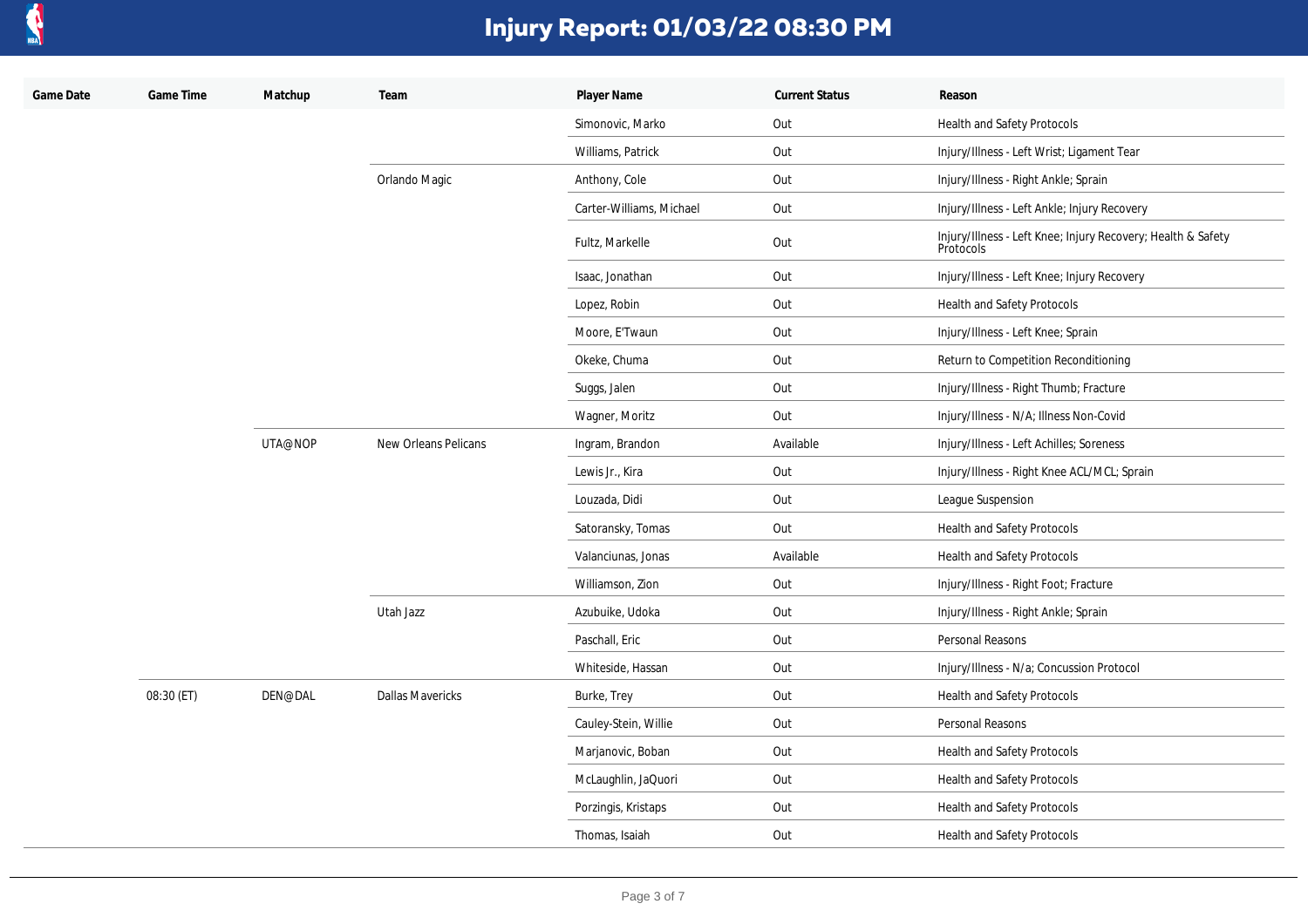

| Game Date | Game Time  | Matchup | Team                          | Player Name         | <b>Current Status</b> | Reason                                                                  |
|-----------|------------|---------|-------------------------------|---------------------|-----------------------|-------------------------------------------------------------------------|
|           |            |         | Denver Nuggets                | Bol, Bol            | Available             | Health and Safety Protocols                                             |
|           |            |         |                               | Cancar, Vlatko      | Available             | Injury/Illness - Nasal; Fracture                                        |
|           |            |         |                               | Dozier, P.J.        | Out                   | Injury/Illness - Left Acl; Surgery                                      |
|           |            |         |                               | Green, JaMychal     | Available             | Health and Safety Protocols                                             |
|           |            |         |                               | Green, Jeff         | Out                   | Health and Safety Protocols                                             |
|           |            |         |                               | Howard, Markus      | Out                   | Injury/Illness - Left Knee; Sprain                                      |
|           |            |         |                               | Hyland, Bones       | Available             | Health and Safety Protocols                                             |
|           |            |         |                               | Morris, Monte       | Out                   | Health and Safety Protocols                                             |
|           |            |         |                               | Murray, Jamal       | Out                   | Injury/Illness - Left Knee; Injury Recovery                             |
|           |            |         |                               | Nnaji, Zeke         | Out                   | Health and Safety Protocols                                             |
|           |            |         |                               | Porter Jr., Michael | Out                   | Injury/Illness - Lumbar Spine; Surgery                                  |
|           |            |         |                               | Rivers, Austin      | Available             | Injury/Illness - Right Thumb; Sprain                                    |
|           | 10:00 (ET) | ATL@POR | Atlanta Hawks                 | Bogdanovic, Bogdan  | Out                   | Health and Safety Protocols                                             |
|           |            |         |                               | Collins, John       | Out                   | Health and Safety Protocols                                             |
|           |            |         |                               | Dieng, Gorgui       | Out                   | Health and Safety Protocols                                             |
|           |            |         |                               | Ellison, Malik      | Out                   | Health and Safety Protocols                                             |
|           |            |         |                               | Hill, Solomon       | Out                   | Injury/Illness - Right Hamstring; Tear                                  |
|           |            |         |                               | Hunter, De'Andre    | Out                   | Injury/Illness - Right Wrist; Injury Recovery                           |
|           |            |         |                               | Johnson, Jalen      | Out                   | Health and Safety Protocols                                             |
|           |            |         |                               | Reddish, Cam        | Questionable          | Injury/Illness - Right Ankle; Sprain                                    |
|           |            |         |                               | Tillman, Justin     | Out                   | G League - On Assignment                                                |
|           |            |         | <b>Portland Trail Blazers</b> | Lillard, Damian     | Out                   | Injury/Illness - Abdomen; Abdominal tendinopathy - injury<br>management |
|           |            |         |                               | McCollum, CJ        | Out                   | Injury/Illness - Right Lung; Pneumothorax                               |
|           |            |         |                               | McGriff, Cameron    | Out                   | Health and Safety Protocols                                             |
|           |            |         |                               | Nurkic, Jusuf       | Available             | Health and Safety Protocols                                             |
|           |            |         |                               | Williams, Brandon   | Out                   | Health and Safety Protocols                                             |
|           |            |         |                               |                     |                       |                                                                         |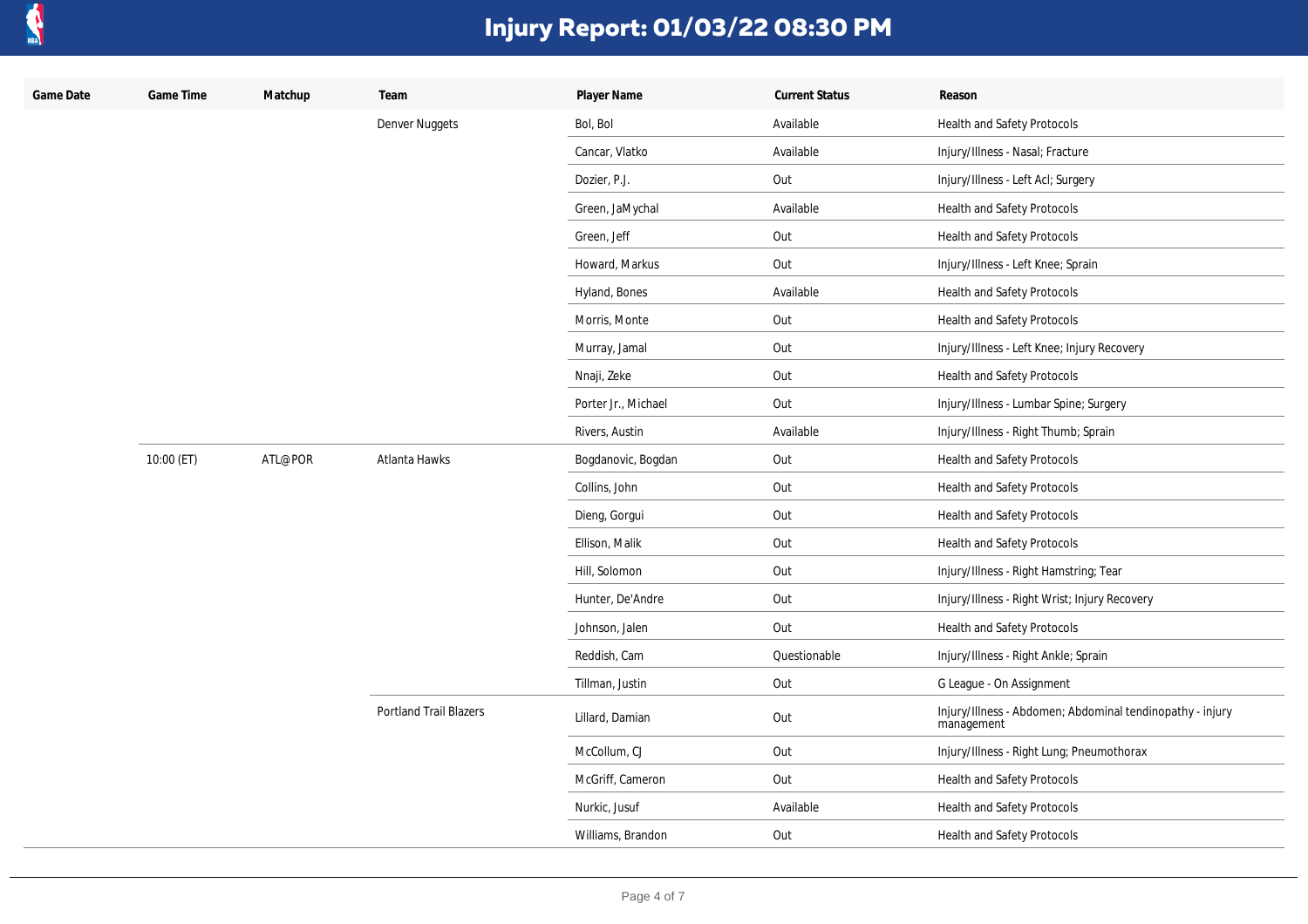

| Game Date | Game Time  | Matchup | Team                         | Player Name         | <b>Current Status</b> | Reason                                                       |
|-----------|------------|---------|------------------------------|---------------------|-----------------------|--------------------------------------------------------------|
|           |            |         |                              | Zeller, Cody        | Out                   | Health and Safety Protocols                                  |
|           |            | MIA@GSW | <b>Golden State Warriors</b> | Iguodala, Andre     | Questionable          | Injury/Illness - Right Knee; Soreness                        |
|           |            |         |                              | Thompson, Klay      | Out                   | Injury/Illness - Right Achilles Tendon; Injury Recovery      |
|           |            |         |                              | Wiseman, James      | Out                   | Injury/Illness - Right Knee; Injury Recovery                 |
|           |            |         | Miami Heat                   | Adebayo, Bam        | Out                   | Injury/Illness - Right Thumb; UCL Reconstruction             |
|           |            |         |                              | Dedmon, Dewayne     | Out                   | Injury/Illness - Left Knee; Sprain                           |
|           |            |         |                              | Garrett, Marcus     | Out                   | Health and Safety Protocols                                  |
|           |            |         |                              | Haslem, Udonis      | Out                   | Health and Safety Protocols                                  |
|           |            |         |                              | Morris, Markieff    | Out                   | Injury/Illness - Neck; Whiplash                              |
|           |            |         |                              | Okpala, KZ          | Out                   | Injury/Illness - Right Wrist; Sprain                         |
|           |            |         |                              | Oladipo, Victor     | Out                   | Injury/Illness - Right Knee; Injury Recovery                 |
|           |            |         |                              | Robinson, Duncan    | Out                   | Health and Safety Protocols                                  |
|           |            |         |                              | Strus, Max          | Out                   | Health and Safety Protocols                                  |
|           |            |         |                              | Tucker, P.J.        | Questionable          | Health and Safety Protocols                                  |
|           |            |         |                              | Vincent, Gabe       | Out                   | Health and Safety Protocols                                  |
|           | 10:30 (ET) | MIN@LAC | LA Clippers                  | Batum, Nicolas      | Questionable          | Injury/Illness - Right Ankle; Sprain                         |
|           |            |         |                              | Boston Jr., Brandon | Out                   | Health and Safety Protocols                                  |
|           |            |         |                              | George, Paul        | Out                   | Injury/Illness - Right Elbow; Ulnar Collateral Ligament Tear |
|           |            |         |                              | Hartenstein, Isaiah | Out                   | Injury/Illness - Left Ankle; Sprain                          |
|           |            |         |                              | Kennard, Luke       | Out                   | Health and Safety Protocols                                  |
|           |            |         |                              | Leonard, Kawhi      | Out                   | Injury/Illness - Right Knee; ACL - Injury Recovery           |
|           |            |         |                              | Preston, Jason      | Out                   | Injury/Illness - Right Foot; Injury Recovery                 |
|           |            |         |                              | Scrubb, Jay         | Questionable          | Return to Competition Reconditioning                         |
|           |            |         |                              | Zubac, Ivica        | Out                   | Health and Safety Protocols                                  |
|           |            |         | Minnesota Timberwolves       | Russell, D'Angelo   | Out                   | Return to Competition Reconditioning                         |
|           |            |         |                              | Towns, Karl-Anthony | Out                   | Return to Competition Reconditioning                         |
|           |            |         |                              | Wright IV, McKinley | Out                   | G League - Two-Way                                           |
|           |            |         |                              |                     |                       |                                                              |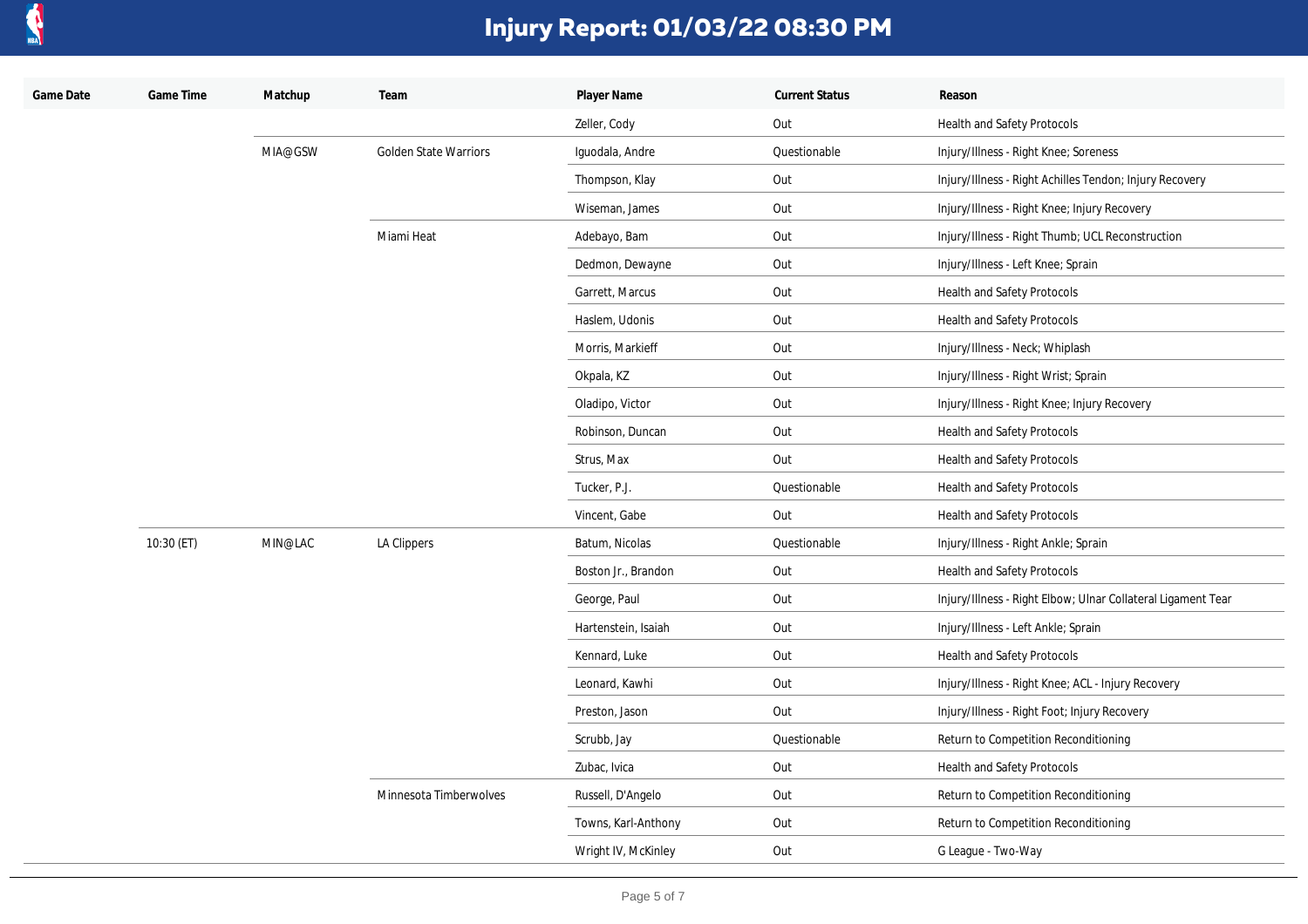

| Game Date  | Game Time  | Matchup        | Team                       | Player Name        | <b>Current Status</b> | Reason                                         |
|------------|------------|----------------|----------------------------|--------------------|-----------------------|------------------------------------------------|
| 01/04/2022 | 07:00 (ET) | MEM@CLE        | <b>Cleveland Cavaliers</b> | Okoro, Isaac       | Out                   | Injury/Illness - Left Elbow; Sprain            |
|            |            |                |                            | Osman, Cedi        | Out                   | Health and Safety Protocols                    |
|            |            |                |                            | Rubio, Ricky       | Out                   | Injury/Illness - Left Knee; ACL Tear           |
|            |            |                |                            | Sexton, Collin     | Out                   | Injury/Illness - Left Knee; Meniscal Tear      |
|            |            |                |                            | Windler, Dylan     | Probable              | Injury/Illness - Left Knee; Soreness           |
|            |            |                | Memphis Grizzlies          |                    |                       | NOT YET SUBMITTED                              |
|            |            | SAS@TOR        | San Antonio Spurs          | Bates-Diop, Keita  | Questionable          | Injury/Illness - Right Hamstring; Tightness    |
|            |            |                |                            | Cacok, Devontae    | Out                   | Health and Safety Protocols                    |
|            |            |                |                            | Collins, Zach      | Out                   | Injury/Illness - Left Ankle; Stress Fracture   |
|            |            |                |                            | McDermott, Doug    | Out                   | Health and Safety Protocols                    |
|            |            |                |                            | Murray, Dejounte   | Out                   | Return to Competition Reconditioning           |
|            |            |                |                            | Walker IV, Lonnie  | Out                   | Health and Safety Protocols                    |
|            |            |                | <b>Toronto Raptors</b>     | Bonga, Isaac       | Questionable          | Return to Competition Reconditioning           |
|            |            |                |                            | Dragic, Goran      | Out                   | Not With Team                                  |
|            |            |                |                            | Johnson, David     | Out                   | Injury/Illness - Left Calf; Strain             |
|            | 07:30 (ET) | <b>IND@NYK</b> | Indiana Pacers             | Bitadze, Goga      | Out                   | Health and Safety Protocols                    |
|            |            |                |                            | Brogdon, Malcolm   | Out                   | Health and Safety Protocols                    |
|            |            |                |                            | Duarte, Chris      | Out                   | Health and Safety Protocols                    |
|            |            |                |                            | Jackson, Isaiah    | Out                   | Health and Safety Protocols                    |
|            |            |                |                            | Lamb, Jeremy       | Out                   | Health and Safety Protocols                    |
|            |            |                |                            | LeVert, Caris      | Out                   | Health and Safety Protocols                    |
|            |            |                |                            | Martin, Kelan      | Out                   | Health and Safety Protocols                    |
|            |            |                |                            | McConnell, T.J.    | Out                   | Injury/Illness - Right Wrist; Ligament surgery |
|            |            |                |                            | Warren, T.J.       | Out                   | Health and Safety Protocols                    |
|            |            |                | New York Knicks            | Noel, Nerlens      | Out                   | Health and Safety Protocols                    |
|            |            |                |                            | Randle, Julius     | Out                   | Health and Safety Protocols                    |
|            |            |                |                            | Robinson, Mitchell | Questionable          | Return to Competition Reconditioning           |
|            |            |                |                            |                    |                       |                                                |